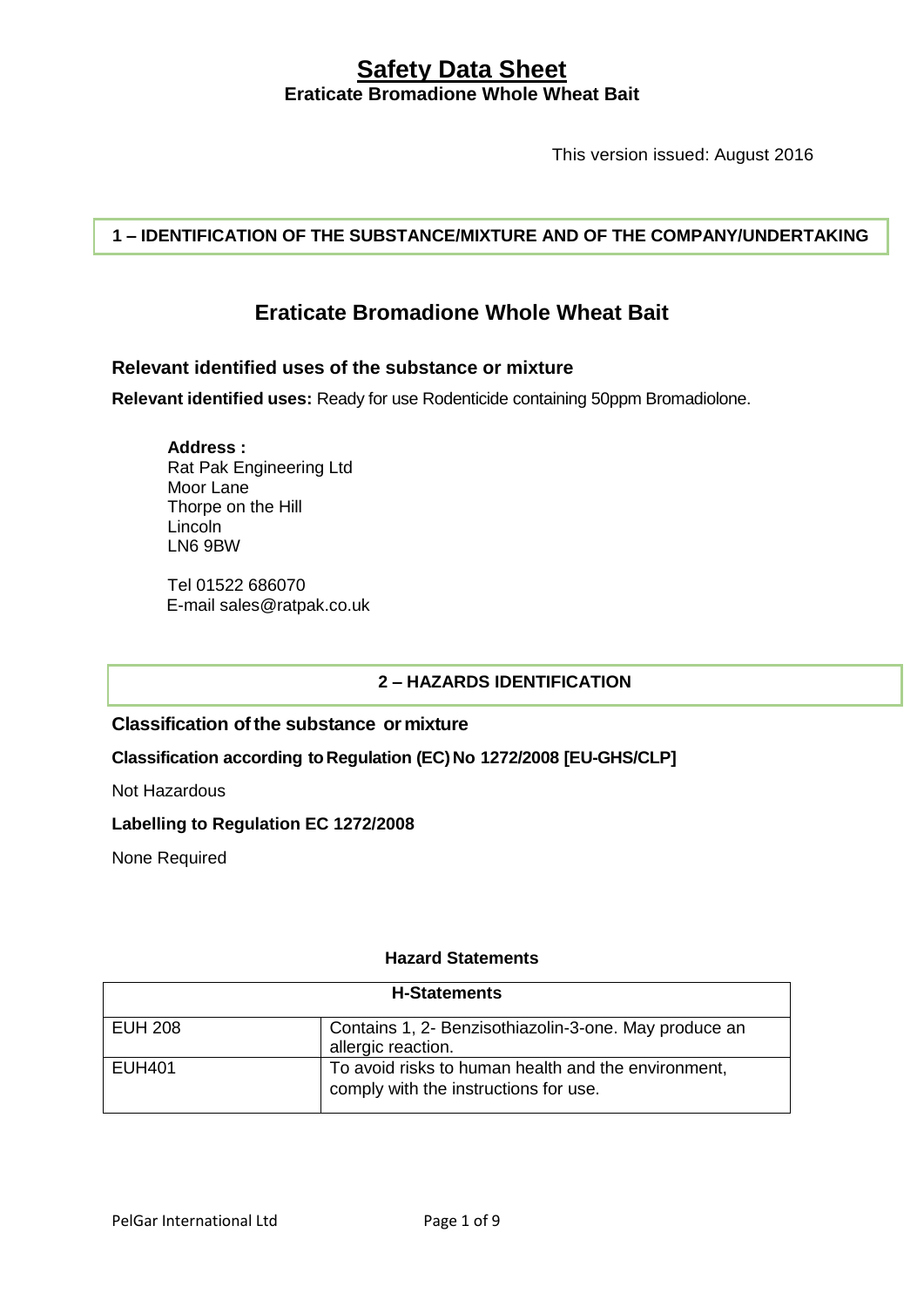#### **Precautionary Statements**

| <b>P-Statements</b> |                                                                            |  |
|---------------------|----------------------------------------------------------------------------|--|
| P <sub>102</sub>    | Keep out of reach of children.                                             |  |
| P <sub>103</sub>    | Read label before use.                                                     |  |
| P <sub>220</sub>    | Keep / Store away from foodstuffs, beverages and animal<br>feeding stuffs. |  |
| P <sub>262</sub>    | Do not get on skin.                                                        |  |
| P <sub>270</sub>    | Do not eat, drink or smoke when using this product.                        |  |
| P280                | Wear protective gloves [Professional users].                               |  |
| P273                | Avoid release to the environment.                                          |  |
| $P301 + P310$       | IF SWALLOWED: Immediately call a POISON CENTER or<br>doctor/physician.     |  |
| $P404 + P405$       | Store in a closed container. Store locked up.                              |  |
| P501                | Dispose of contents/container in accordance with local<br>regulations.     |  |

## **Chemical nature**

Biocidal product

# **3 – COMPOSITION/INFORMATION ON INGREDIENTS**

# **Hazardous ingredients (GHS) according to Regulation (EC) No. 1272/2008**

| <b>Bromadiolone</b>                                                 |                                                                                                                                                                                                                        |  |
|---------------------------------------------------------------------|------------------------------------------------------------------------------------------------------------------------------------------------------------------------------------------------------------------------|--|
| Content (WW): 0.005 %<br>CAS Number: 28772-56-7<br>EC-No. 249-205-9 | Acute toxicity. (Cat 1) (oral)<br>Acute toxicity (Cat 1) (Dermal)<br>Acute toxicity. (Cat 1) (Inhalation)<br>STOT RE (Cat 1)<br>Aquatic Acute (Cat 1)<br>Aquatic Chronic (Cat 1)<br>H300, H310, H330, H372, H400, H410 |  |

| Denatonium Benzoate    |                                  |  |
|------------------------|----------------------------------|--|
| Content (W/W): 0.001 % | Acute Toxic, (Oral), Cat 4       |  |
| CAS Number: 3734-33-6  | Acute Toxic, (Inhalation), Cat 4 |  |
| EC No. 223-095-2       | Skin Irritant, Cat 2             |  |
|                        | Eye Damage, Cat 2                |  |
|                        | Aquatic Chronic, Cat 3           |  |
|                        | H302, H332, H315, H319, H412     |  |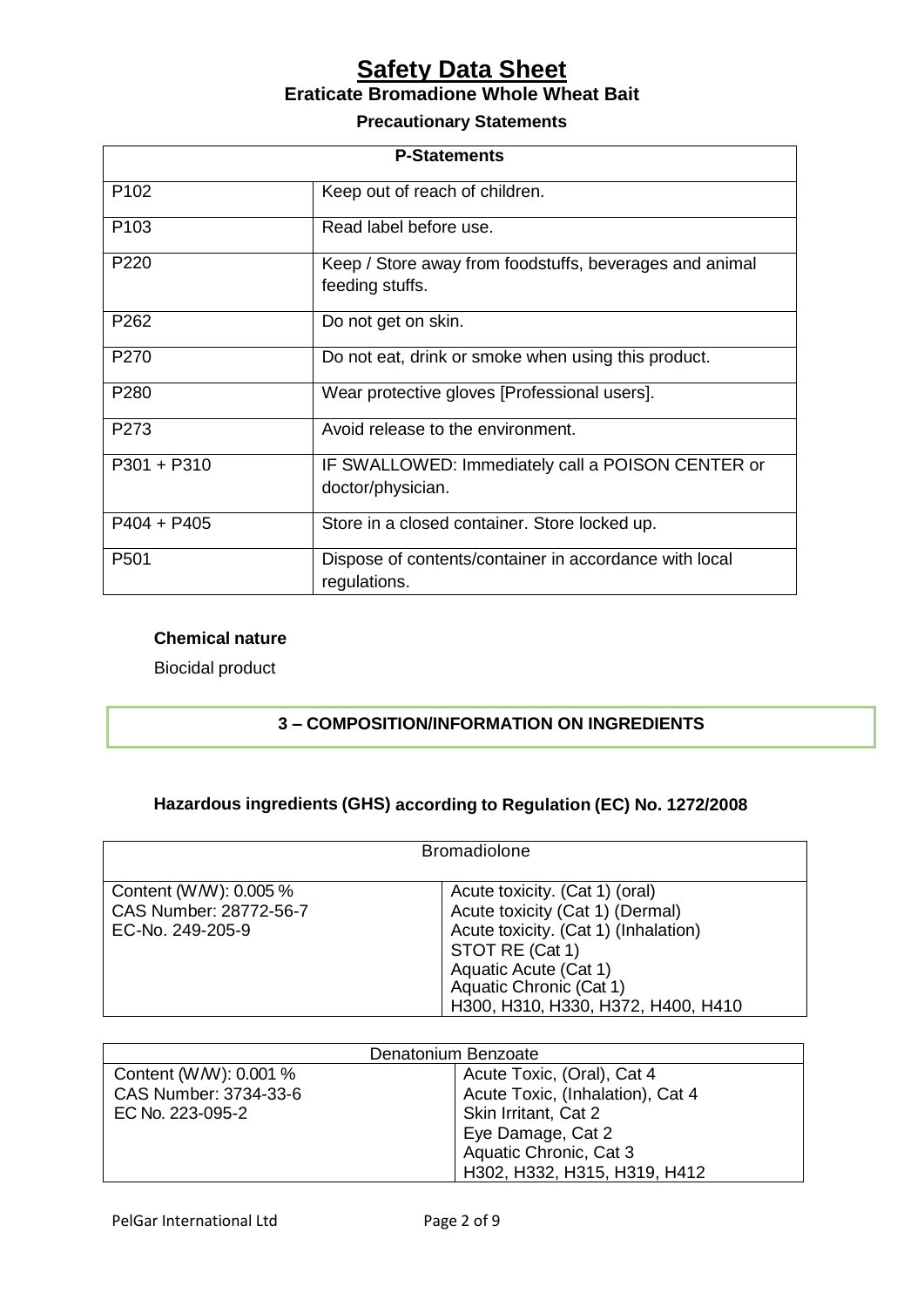| 2, 2'-Iminodiethanol        |                   |  |  |
|-----------------------------|-------------------|--|--|
| Content (W/W): $< 0.1 \%$   | STOT RE, Cat 2    |  |  |
| <b>CAS Number: 111-42-2</b> | Eye Damage, Cat 1 |  |  |
| EC No. 203-868-0            | H373, H318        |  |  |

| 1,2-Benzisothiazolin-3-one |                            |  |
|----------------------------|----------------------------|--|
| Content (W/W): < $0.02\%$  | Acute Toxic, Cat 4         |  |
| CAS Number: 2634-33-5      | Skin Irritant, Cat 2       |  |
| EC No. 220-120-9           | Eye Damage, Cat 1          |  |
|                            | Skin Sensitizer Cat 1 H317 |  |
|                            | Aquatic Acute, Cat 1       |  |
|                            | H302, H315, H318, H400     |  |

### **4 – FIRST-AID MEASURES**

#### **Description of first aid measures**

**General information:** In case of accident, or if you feel unwell, seek medical advice (show the label where possible). **Advice for Medical Doctors:** Bromadiolone is an indirect anti-coagulant. Phytomenadione, Vitamin K, is antidotal. Determine prothrombin time not less than 18 hours after consumption. If elevated, administer Vitamin K1 until prothrombin time normalises. Continue determination of prothrombin time for two weeks after withdrawal of antidote and resume treatment if elevation occurs in that time.

**After inhalation:** Unlikely to present an inhalation hazard. If symptoms develop move the exposed person to fresh air. Immediately obtain medical advice.

**After skin contact:** May cause skin irritation in susceptible people. Immediately take off all contaminated clothing. Rinse skin with copious amounts of water and wash with soap and water. If you feel unwell seek immediate medical advice.

**After eye contact:** May cause eye irritation in susceptible people. Rinse opened eye for several minutes under running water. If irritation persists consult a doctor.

#### **After swallowing:**

Rinse mouth. Do NOT induce vomiting. Call a doctor immediately.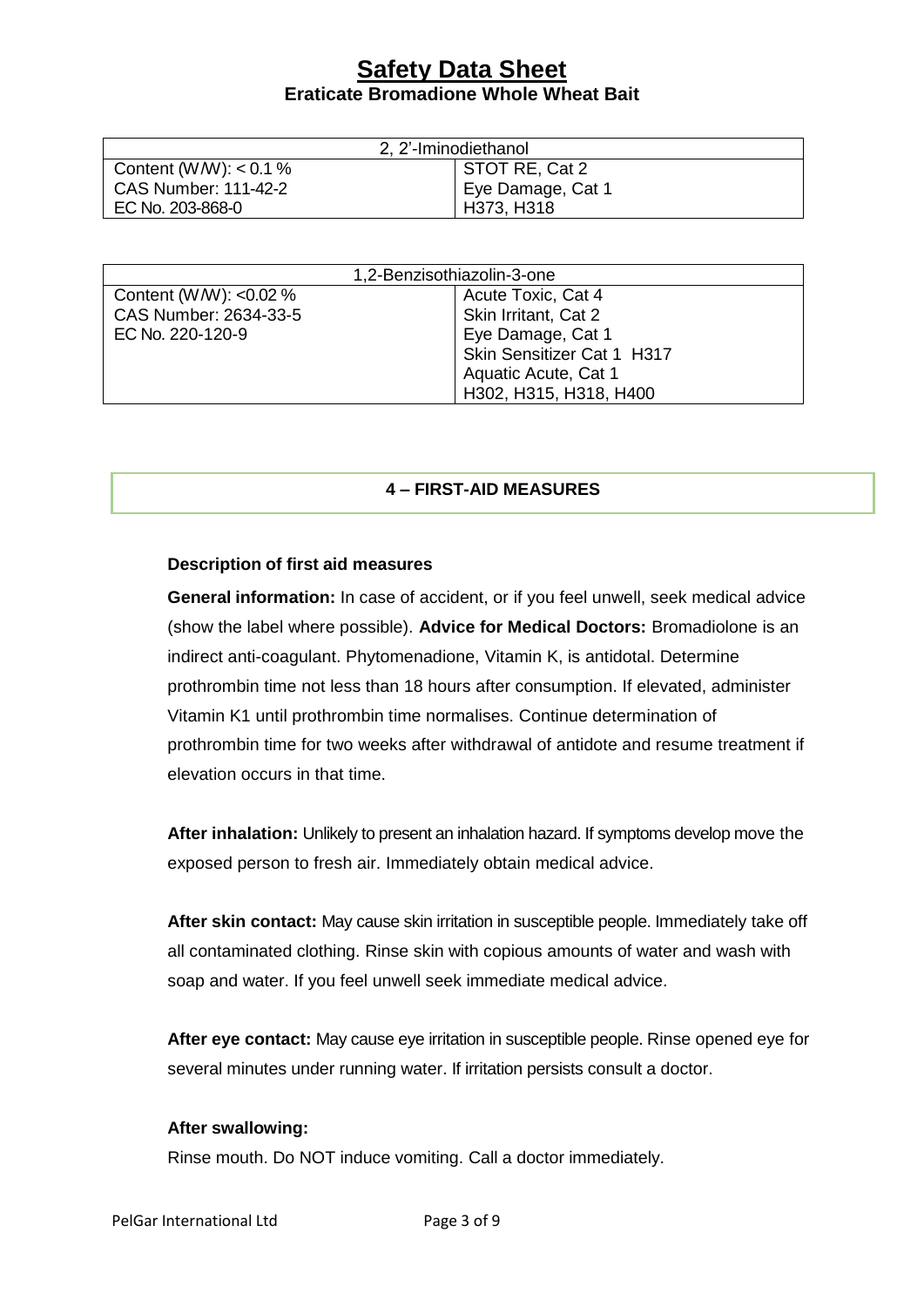## **5 – FIRE FIGHTING MEASURES**

#### **Extinguishing media**

**Suitable extinguishing agents:** Keep fire exposed containers cool by spraying with water. Appropriate fire extinguishers are CO2, Powder or Alcohol resistant foam. Use extinguishing media appropriate to the surrounding conditions. Do not use water jets to extinguish the fire.

**Special hazards arising from the substance or mixture:** Formation of toxic gases may occur if heated such as carbon oxides, nitrogen oxides and hydrogen chloride gas.

**Protective equipment:** Wear self-contained respiratory protective device. A chemical protection suit and suitable gloves and boots should be worn.

# **6 – ACCIDENTAL RELEASE MEASURES**

**Environmental precautions:** Prevent leakage or spillage if safe to do so. **Methods and material for containment and cleaning up:** Clean up promptly by sweeping or vacuuming. Transfer to a suitably labelled container. Subsequently wash the contaminated area with water taking care to prevent washings entering sewers or drains.

#### **Reference to other sections**

See Section 7 for information on safe handling. See Section 8 for information on personal protection equipment. See Section 13 for disposal information.

#### **7 – HANDLING AND STORAGE**

#### **Handling**

**Precautions for safe handling:** Avoid contact with skin and eyes and avoid inhalation of dust. Keep away from sources of ignition – No smoking, eating or drinking while handling this product. Unlikely to produce considerable dust as the product is a low dust whole wheat grain. Always use good personal hygiene procedures when handling this product. Wash hands and face before eating, drinking or smoking. Read the label before use.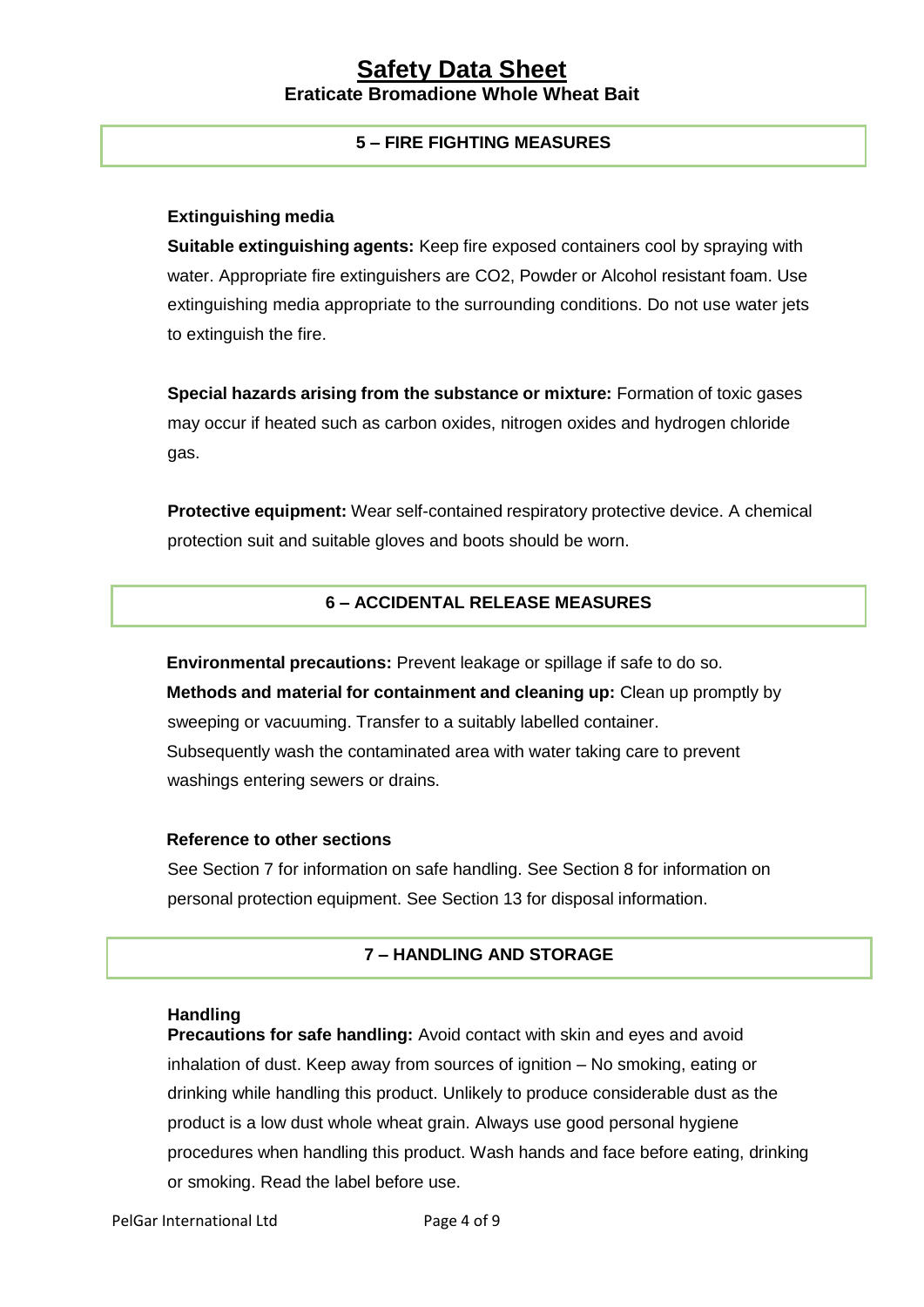### **Conditions for safe Storage including incompatibilities**

Store in a cool, dry location. Keep out of reach of children. Store only in the original receptacle. Keep away from sources of heat. Store away from foodstuffs. Keep away from oxidizing agents.

#### **Protection against fire and explosion:**

Keep away from heat sources as the product is combustible. The product is not explosive. Keep away from oxidizing agents.

## **8 – EXPOSURE CONTROLS AND PERSONAL PROTECTION**

#### **Exposure limits**

propane-1,2-diol (Propane-1,2-diol particulates)

propane-1,2-diol (Propane-1,2-diol total vapour and particulates)

Whole Wheat Grain

WEL 8-hr limit ppm: -WEL 15 min limit ppm: -

WEL 8-hr limit ppm: 150 WEL 15 min limit ppm: -

WEL 8-hr limit ppm: WEL 15 min limit ppm:

WEL 8-hr limit mg/m3: 10 WEL 15 min limit mg/m3: -

WEL 8-hr limit mg/m3: 474 WEL 15 min limit mg/m3: -

WEL 8-hr limit mg/m3: 10 (grain dust) WEL 15 min limit mg/m3: 30 (grain dust)

### **Respiratory Protection**

Unlikely to present an inhalation hazard unless excessive dust is present. If levels approach the WEL then suitable approved respiratory protection should be worn.

### **Exposure controls**

Keep away from foodstuffs, beverages and feed. Wash hands before breaks and at the end of work.

#### **Hand protection:**

Suitable chemical resistant gloves are recommended for professional users.

### **Eye protection:**

Not required under normal conditions of handling and use. However if excessive dust is present then tight fitting goggles should be worn.

### **Body protection:**

Body protection must be chosen depending on activity and possible exposure, for example apron, closed work clothing, protecting boots.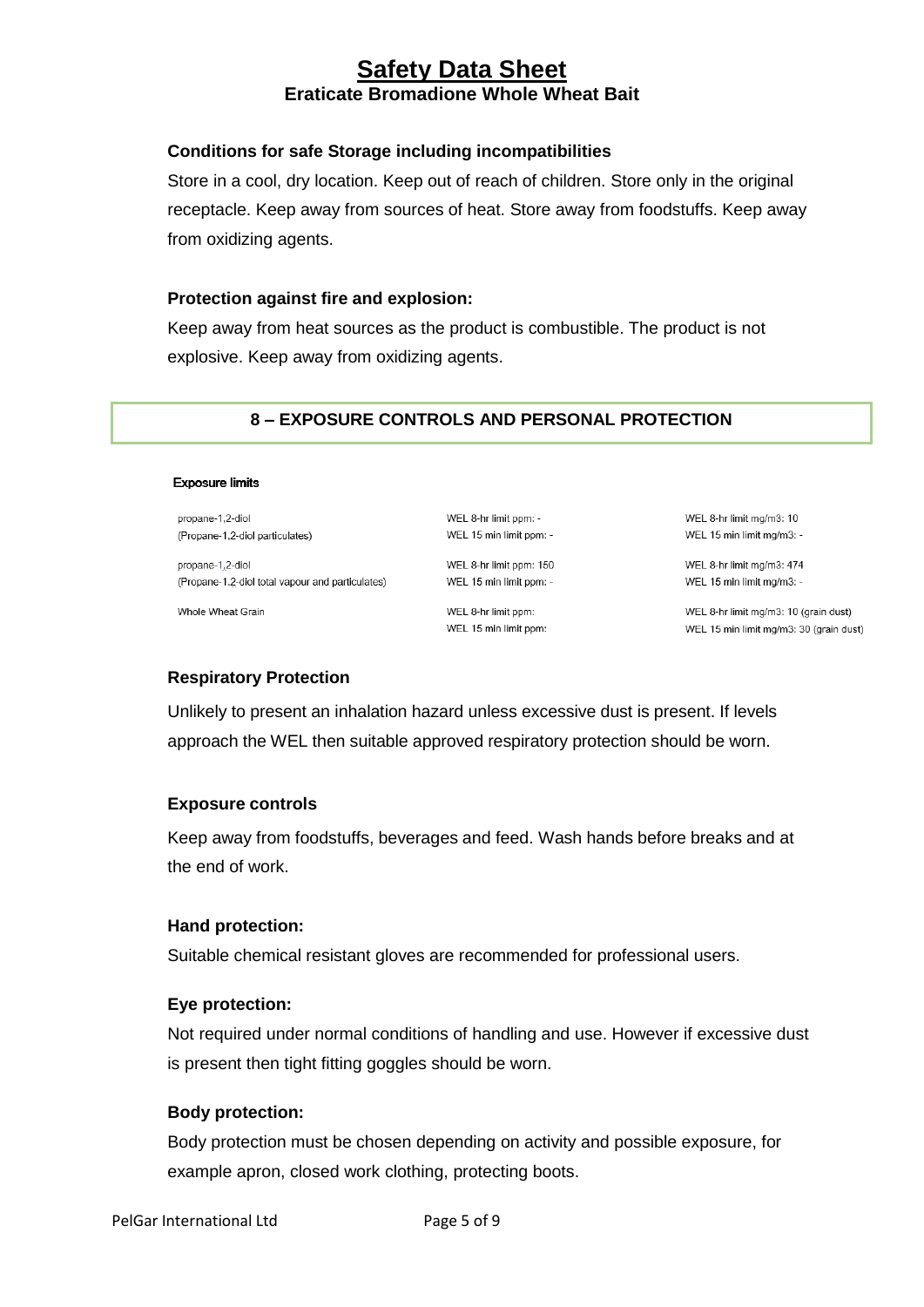## **General safety and hygiene measures:**

Handle in accordance with good hygiene and safety practice. Wearing of closed work clothing is recommended. Avoid contact with the skin, eyes and clothing. Store work clothing separately.

# **9 – PHYSICAL AND CHEMICAL PROPERTIES**

Form: Whole Wheat granules

Colour: Red

Odour: Slight

Relative Density: 1.27

# **10 – STABILITY AND REACTIVITY**

Flammability limits: Combustible

**Reactivity** Stable under normal conditions.

# **Chemical stability**

Stable under normal conditions. Not explosive or oxidising.

**Thermal decomposition / conditions to be avoided:** The formation of toxic/irritant gases/vapours may occur if heated.

**Possibility of hazardous reactions:** Keep away from oxidising agents.

**Conditions to avoid:** Heat, sparks and open flames.

# **11 – TOXICOLOGICAL INFORMATION**

| Denatonium Benzoate | Oral Rat LD50 = $584 \text{ mg/kg}$ |
|---------------------|-------------------------------------|
| <b>Bromadiolone</b> | Oral Rat LD50 = $1.31$ mg/kg        |
|                     | Dermal Rat $LD50 = 23$ mg/kg        |

# **Skin corrosion/irritation**

Should not cause skin irritation at the dilution of the product.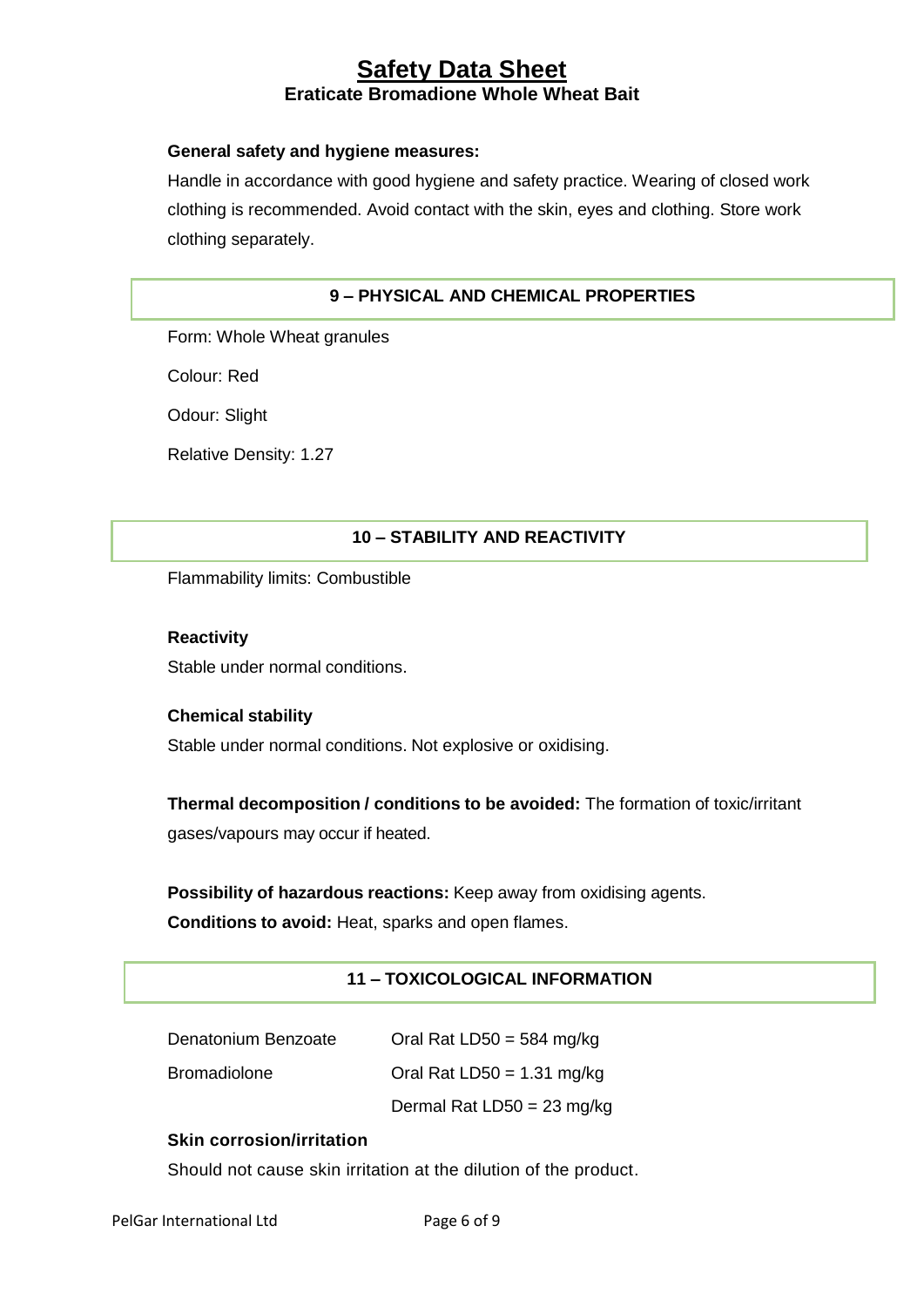## **Serious eye damage/eye irritation**

Should not cause eye irritation at the dilution of the product.

#### **Respiratory or skin sensitization**

Should not cause sensitization. However, grain dust is a respiratory sensitizer which can cause asthma. As the product is a low dust whole wheat grain it is unlikely to create sufficient dust to cause problems.

#### **Germ cell mutagenicity**

No evidence to suggest that anticoagulant rodenticides are mutagenic.

#### **Carcinogenicity**

No evidence to suggest that anticoagulant rodenticides are carcinogenic.

## **12 – ECOLOGICAL INFORMATION**

As the product only contains 50ppm of Bromadiolone it is unlikely to be hazardous to aquatic life.

Bromadiolone Daphnia EC50/48Hr = 5.79 mg/l Rainbow trout LC50/96hr = 2.89 mg/l

### **Ecological information:**

Toxic to mammals, including domesticated animals, and birds if ingested.

Exposure of non-target animals should be prevented.

### **13 – DISPOSAL CONSIDERATIONS**

#### **Waste treatment - Recommendation**

Dispose of in accordance with national and local regulations.

#### **European waste catalogue**

The waste disposal key number from EWC is 20 01 19 (pesticides)

**Contaminated packaging:** Empty containers can be sent to landfill after cleaning if in compliance with local and national regulations.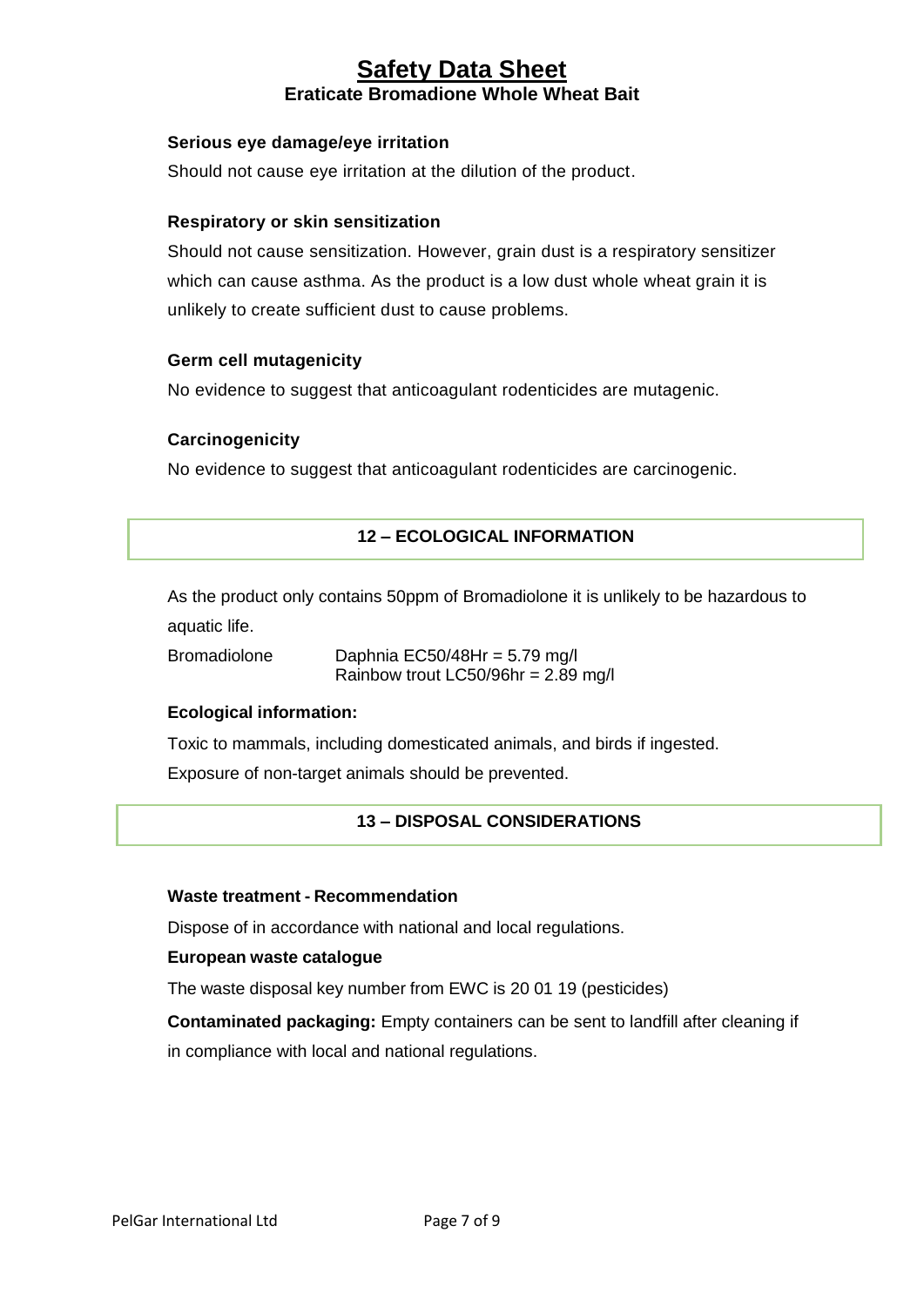# **14– TRANSPORT INFORMATION**

#### **Not Dangerous Goods**

**ADR/RID**

Not restricted for transport.

**IMDG**

Not restricted for transport.

#### **IATA/ICAO**

Not restricted for transport.

## **15– REGULATORY INFORMATION**

To avoid risks to man and the environment, comply with the instructions for use.

This information should be considered when making any hazard assessment.

**Classification and labelling according to Regulation:** 

(EC) No 1272/2008 [EU-GHS/CLP]

## **16– OTHER INFORMATION**

This Safety Data Sheet replaces all previous versions. For proper and safe use of this product, please refer to the product label.

#### **Abbreviations:**

- ADR: European agreement concerning the international carriage of dangerous goods by Road.
- IMDG: International Maritime Dangerous Goods.
- IATA: International Air Transport Association.
- ICAO: International Civil Aviation Organisation
- RID: Regulations concerning the International carriage of Dangerous goods by rail.
- STOT: Specific Target Organ Toxicity
- WHO: World Health Organisation
- EU: European Union
- PelGar International Ltd Page 8 of 9